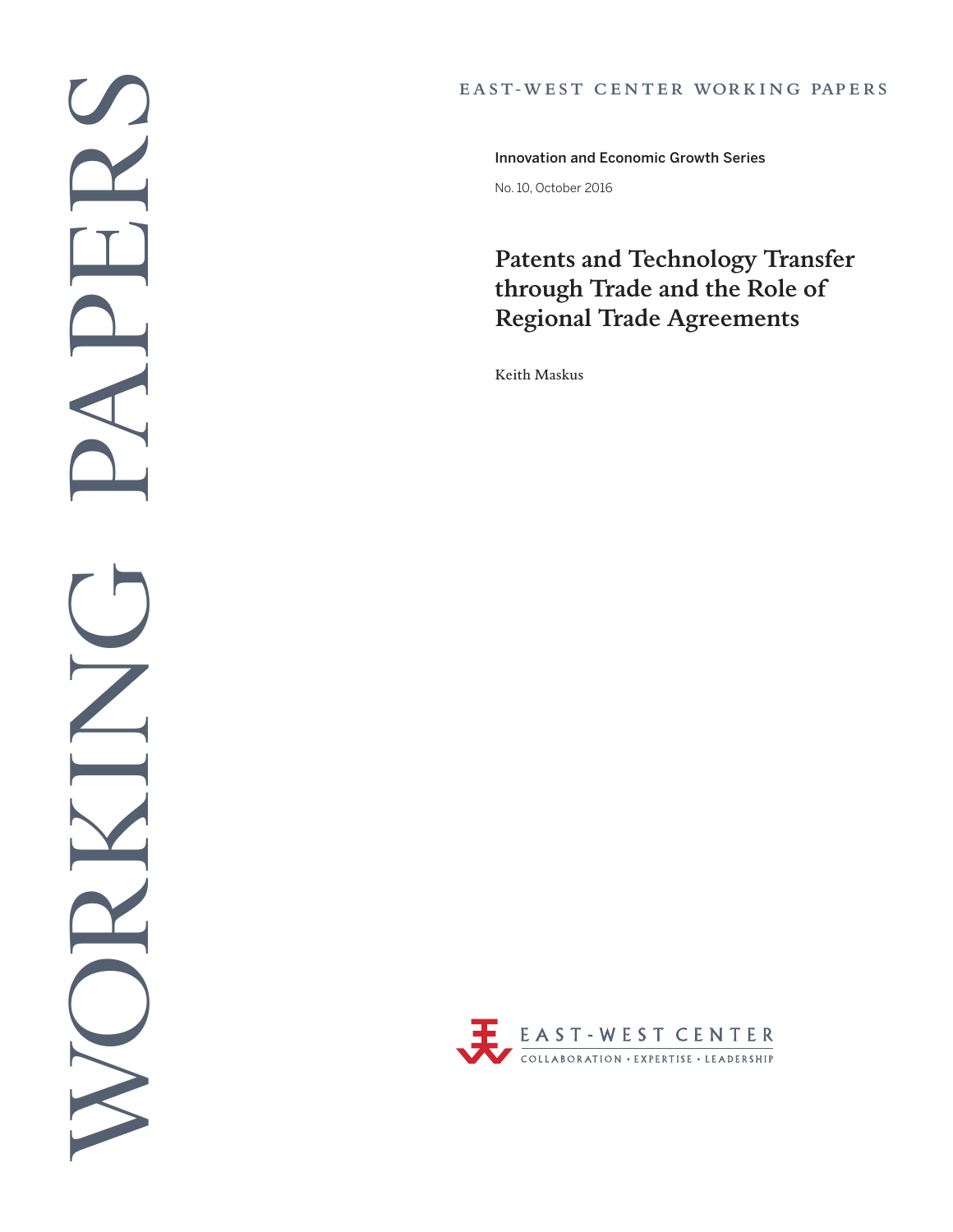Innovation and Economic Growth Series

No. 10, October 2016

## **Patents and Technology Transfer through Trade and the Role of Regional Trade Agreements**

Keith Maskus

East-West Center Working Papers is an unreviewed and unedited prepublication series reporting on research in progress. The views expressed are those of the author and not necessarily those of the Center. East-West Center Working Papers are circulated for comment and to inform interested colleagues about work in progress at the Center.

Working Papers are available online for free at EastWestCenter.org/ewcworkingpapers.

The East-West Center promotes better relations and understanding among the people and nations of the United States, Asia, and the Pacific through cooperative study, research, and dialogue. Established by the US Congress in 1960, the Center serves as a resource for information and analysis on critical issues of common concern, bringing people together to exchange views, build expertise, and develop policy options.

The Center's 21-acre Honolulu campus, adjacent to the University of Hawai'i at Mānoa, is located midway between Asia and the US mainland and features research, residential, and international conference facilities. The Center's Washington, DC, office focuses on preparing the United States for an era of growing Asia Pacific prominence.

The Center is an independent, public, nonprofit organization with funding from the US government, and additional support provided by private agencies, individuals, foundations, corporations, and governments in the region.

#### EastWestCenter.org/publications

Publications Office| East-West Center 1601 East-West Road | Honolulu, Hawai'i 96848-1601

Tel: 808.944.7145 | Fax: 808.944.7376 EWCBooks@EastWestCenter.org

University of Colorado Boulder Professor of Distinction *Keith Maskus* has been named the U.S. Department of State chief economist (effective October 2016). Maskus, who was the director of CU Boulder's Program on International Development, is professor of economics and former associate dean for social sciences at the University of Colorado, Boulder, USA. He has been a lead economist in the Development Research Group at the World Bank. He is also a research fellow at the Peterson Institute for International Economics, a fellow at the Kiel Institute for World Economics, and an adjunct professor at the University of Adelaide. He has been a visiting professor at the University of Bocconi and a visiting scholar at the CES-Ifo Institute at the University of Munich and the China Center for Economic Research at Peking University. He serves also as a consultant for the World Bank and the World Intellectual Property Organization and recently chaired a panel of the National Research Council on intellectual property management in standards-setting organizations.

Maskus received his PhD in economics from the University of Michigan in 1981 and has written extensively about various aspects of international trade. His current research focuses on the international economic aspects of protecting intellectual property rights. He is the author of *Intellectual Property Rights in the Global Economy*, published by the Institute for International Economics, and co-editor of *International Public Goods and the Transfer of Technology under a Globalized Intellectual Property Regime*, published by Cambridge University Press. A new volume, *Private Rights and Public Problems: The Global Economics of Intellectual Property in the 21st Century*, was published in 2012 by the Peterson Institute for International Economics.

This paper was presented at the international workshop, funded by the National Science Foundation, on *Mega-Regionalism - New Challenges for Trade and Innovation, East-West Center, Honolulu, 20-21 January, 2016*. A revised version will be published in *Megaregionalism - Innovation and Trade within Global Networks* (Dieter Ernst and Michael Plummer, editors), World Scientific Studies/Imperial College Press.

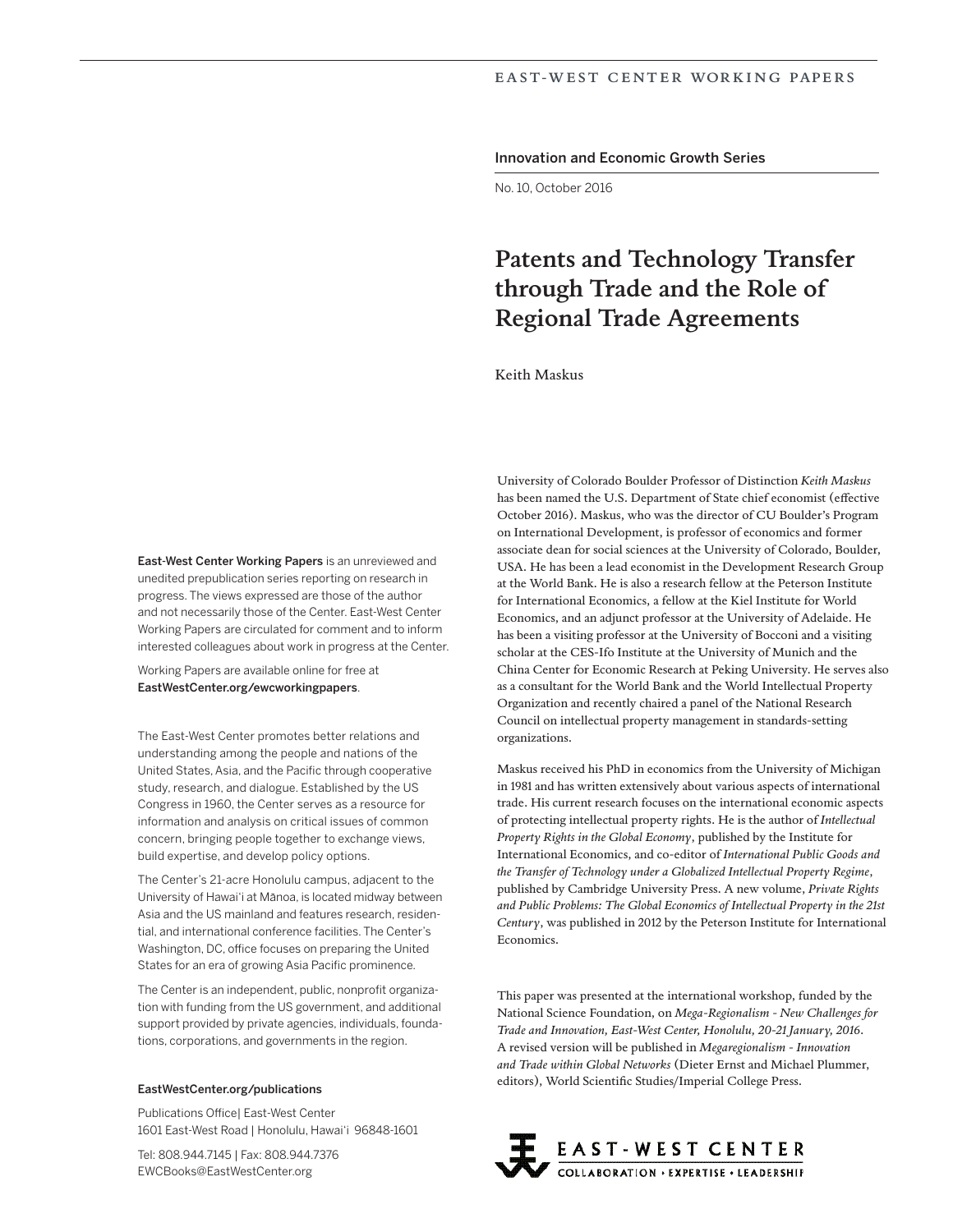### **Patents and Technology Transfer through Trade and the Role of Regional Trade Agreements**

Keith Maskus, Department of Economics, University of Colorado Boulder

Paper prepared for the MCTI workshop *Mega-Regionalism – New Challenges for Trade and Innovation, East-West Center, Honolulu, 20-21 January, 2016*

#### **1. Introduction**

Regional trade agreements can have powerful impacts on technology transfer (TT), primarily through their effects on trade in high-technology goods and services, foreign direct investment (FDI), and licensing, all of which are key channels of information diffusion. In that context, regional trade agreements (RTAs) and mega-regionals such as the TPP embody considerable promise for direct expansion of TT, if primarily within the agreement. Moreover, recent econometric evidence largely finds that each of these flows responds positively to strengthened patent laws and other intellectual property rights (IPR), though this conclusion must be conditioned on a variety of factors (Maskus, 2012). These basic observations suggest that there could be an important complementarity between the formation of trade agreements and their IPR standards, a critical question that has not yet attracted much investigation.

In addition, it stands to reason that countries joining RTAs are likely to observe growing within-agreement patent registrations. In that context, patent applications in themselves can facilitate the international diffusion of technological information. Patents are published and may be read by firms seeking to learn new technologies and invent around them, or simply to imitate them if associated patents are not in force in a particular location. Eaton and Kortum (1996), for example, found that OECD countries have derived significant productivity growth from importing knowledge through patents. Moreover, acquiring access to patent rights is a direct form of technology transfer, whether through within-firm or arm's-length licensing. Multinational firms are increasingly loath to license complex technologies without some reasonable legal assurance that accompanying intellectual property rights (IPR) can be protected and will bear some return (Maskus, 2012). Finally, the availability of enforceable patent rights and other IPR can support the development of international technology markets and reduce contracting costs (Arora, et al 2001; Yang and Maskus, 2001).

At the same time, patents embody market power and may be deployed in ways that diminish access to technologies, whether through restrictive licensing practices or unaffordable rights fees. Further, multinational firms may take steps to reduce the ability of local firms to imitate their processes, reducing effective transfers. In response, some governments, especially in emerging and developing economies, erect policies aimed at forcing faster TT or offsetting such market power. Whether such policies are effective or simply deter inward technology flows is context-specific and not well understood (Hoekman, et al 2005).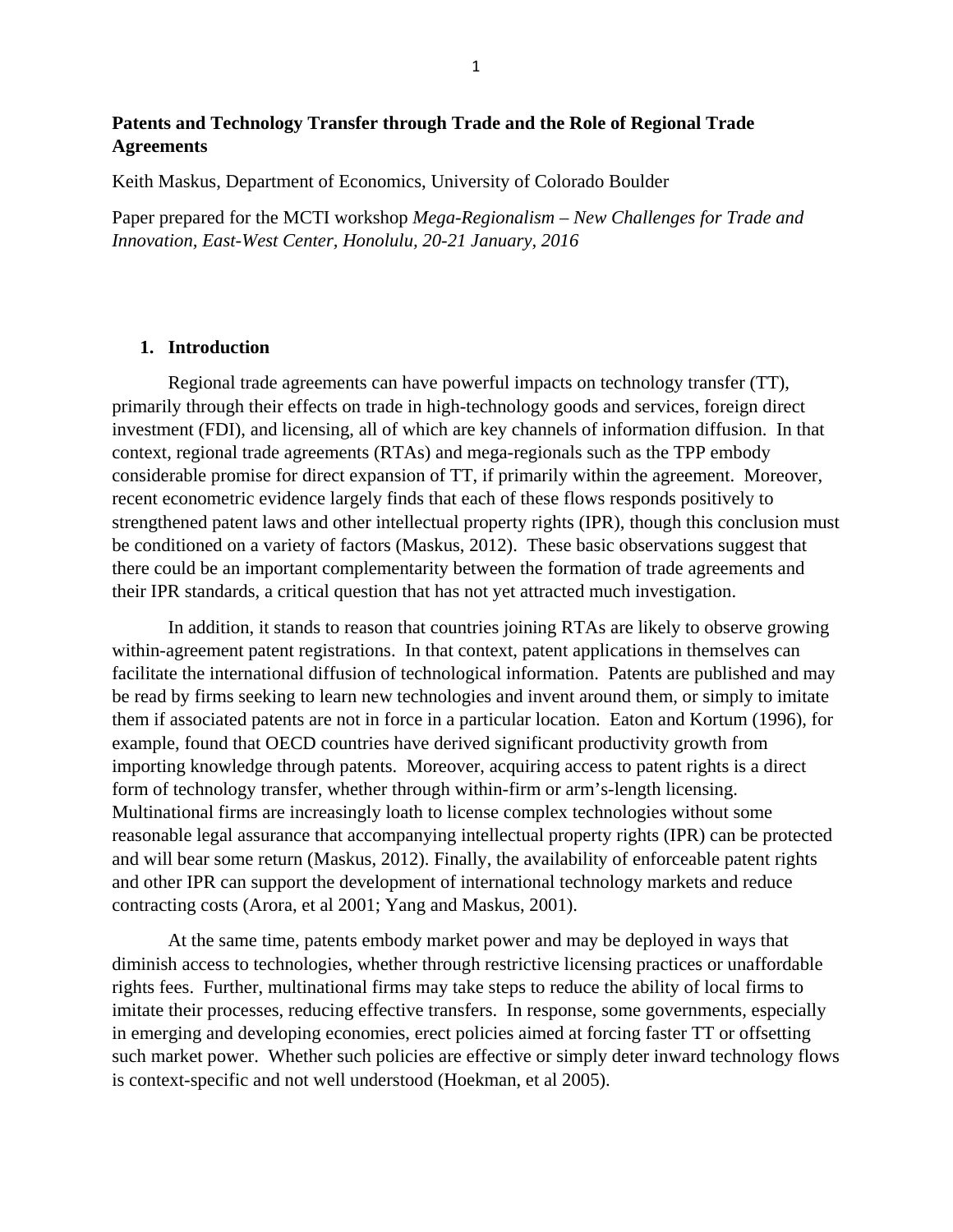Patents and other IPR are even more controversial in their potential impacts on access to technologies that address important quasi-public goods questions, such as affordable medicines, green technologies to combat climate change, and agricultural inputs (Maskus, 2012). To the extent that patents sustain long delays in generic competition they may sharply raise the prices of new medicines, for example. There are complex questions surrounding the roles patents play in these and other areas, with little systematic evidence overall. There is virtually no evidence about whether RTAs may facilitate or diminish access and TT in this regard, yet another shortcoming in available research.

These basic observations point to the importance of thinking about how international strategies might be devised to increase TT on affordable terms in key sectors going forward, with some emphasis on the potential roles RTAs could play. This is the point of departure for the current essay, building on some recent contributions (Barton and Maskus, 2006; Maskus and Saggi, 2013; Maskus and Okediji, 2010). An opportunity for such reflection arises in the recently completed negotiations of the TPP and continuing intergovernmental and NGO work on climate change and access to medicines. In brief, I argue that RTAs could play a positive role if they are supplemented with additional financing commitments, technical assistance, and knowledge sharing. In this context they could be useful complements to larger global initiatives, including an agreement on access to basic science and technology.

In the next section I outline the subject matter, some history, and the important challenges it raises. In the third section I discuss the importance of undertaking additional research to understand the role RTAs may play in conjunction with IPR to enhance or deter technology diffusion. In the fourth section I describe potential policy approaches that could help facilitate future growth in technology diffusion. I conclude in a final section.

#### **2. Background and History**

The idea that intellectual property protection could increase flows of technology transfer and, ultimately, enhance local development prospects is enshrined in the TRIPS agreement at the WTO. Specifically, the objectives of TRIPS, set out in Article 7, simply are stated as:

The protection and enforcement of intellectual property rights should contribute to the promotion of technological innovation and to the transfer and dissemination of technology, to the mutual advantage of producers and users of technological knowledge and in a manner conducive to social and economic welfare, and to a balance of rights and obligations.

 How, exactly, TRIPS could achieve these goals has been the subject of extensive debate (Maskus, 2012). On the one hand, stronger and more harmonized IPR regulations might raise the certainty of investment, reduce contracting costs, and permit technologies to be deployed more efficiently across borders within production and research networks. On the other hand, elevated patents, plant protection, and digital copyrights might diminish access and raise costs as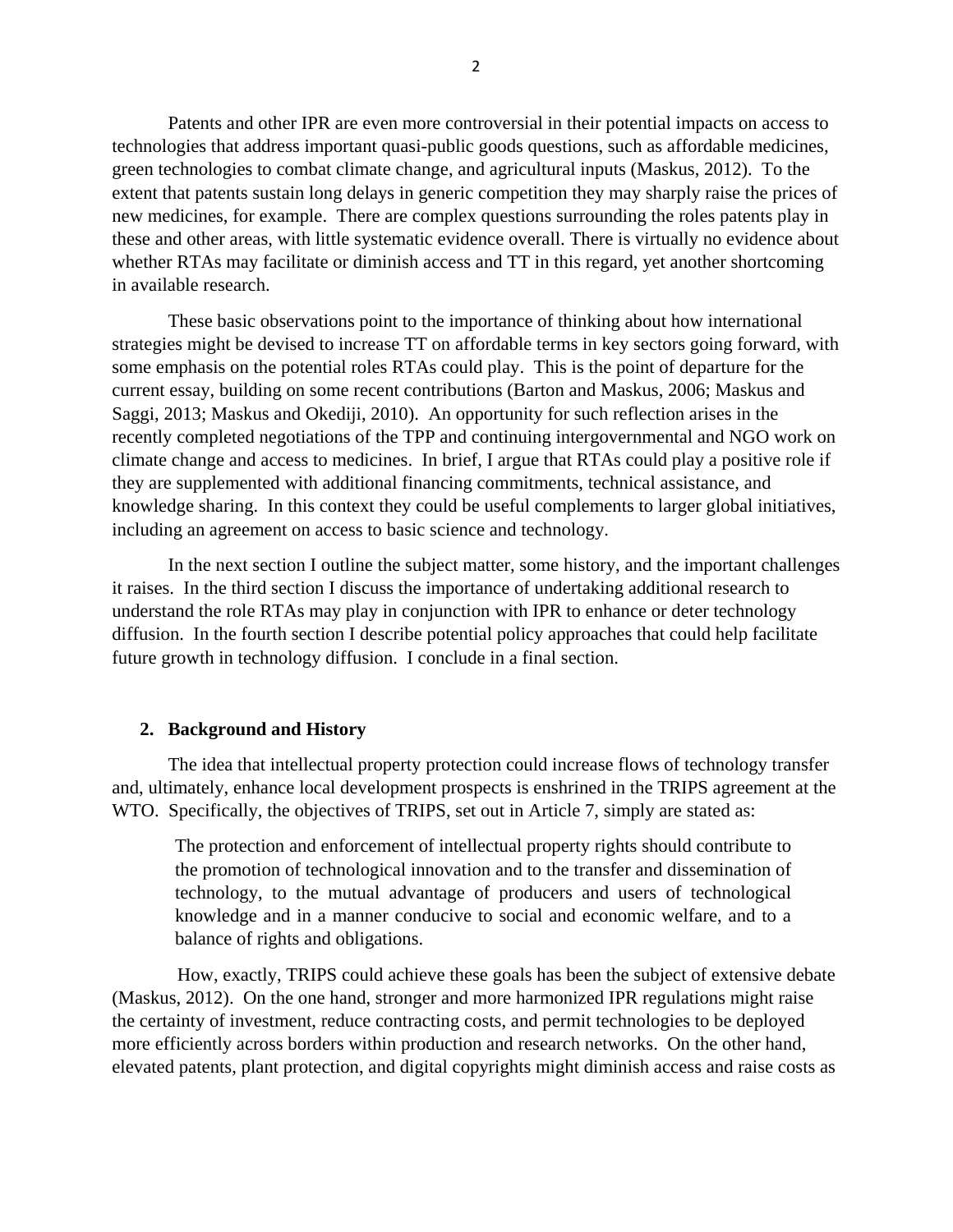noted above. Both could be true, depending on market and technological circumstances. Clearly, this is a first-order and difficult empirical question, as described in the next section.

Whatever the facts, the underlying TRIPS claims have been expanded by many RTAs, especially those involving the United States and the EU as developed-country partners, by incorporating increasingly complex IPR chapters. As a brief and approximate overview, focusing on US agreements, consider the following history.

- The US-Israel FTA (1985) comprised one paragraph mentioning national treatment and MFN.
- The US-Jordan FTA (2001, at the time considered the "gold standard" for IPR) consists of 5 pages, adding some TRIPS-Plus features in patent standards, pharmaceuticals, test data protection, digital copyrights and anti-circumvention.
- The US-Chile FTA (2004) regularized test data periods and added patents for new plant varieties.
- The US-Australia FTA (2005) added further pharmaceuticals protection, including a "linkage" rule by which patent holders must be notified of potential generic entry. It also reduced the scope of exceptions and limitations in copyrights.
- The US-Korea FTA (2012) put in further limits on CR exceptions, added patents for new uses, removed pre-grant patent opposition, added detailed rules on the rights and obligations of internet service providers, and set out extensive enforcement obligations.
- The TPP (pending) added test data protection in biologic products, incorporated, for the first time in an RTA, extensive trade secrets obligations, and elevated criminal enforcement in IPR. More emphasis is placed on technical assistance in IPR and knowledge sharing.

For its part, the EU has large numbers of RTAs and Partnership Agreements with various partners. Over time these agreements increasingly have focused on IPR issues, with pharmaceuticals, digital copyrights, and geographical indications taking center stage. Recent EU Partnership Agreements with developing economies have extensive language on the importance of knowledge sharing and facilitating the participation of partners in international technology networks (Maskus, 2013).

It is important to note that this growing emphasis on IPR chapters is a component of the growing complexity of RTAs, negotiations of which are more capable of incorporating wider ranges of "behind the border" regulations, such as services provision and access to procurement contracts. In fact, the most striking thing about the TPP as regards technology transfer is not its IPR chapter (though the new and rigorous expectations on trade-secrets protection could be critical). Rather, it is the extensive roster of additional trade and regulatory issues it addresses that could heavily influence the productivity of intellectual property protection. Central among these are (1) additional access commitments in IT markets and technology products; (2) liberalization pledges in producer and financial services; (3) investment protection and investor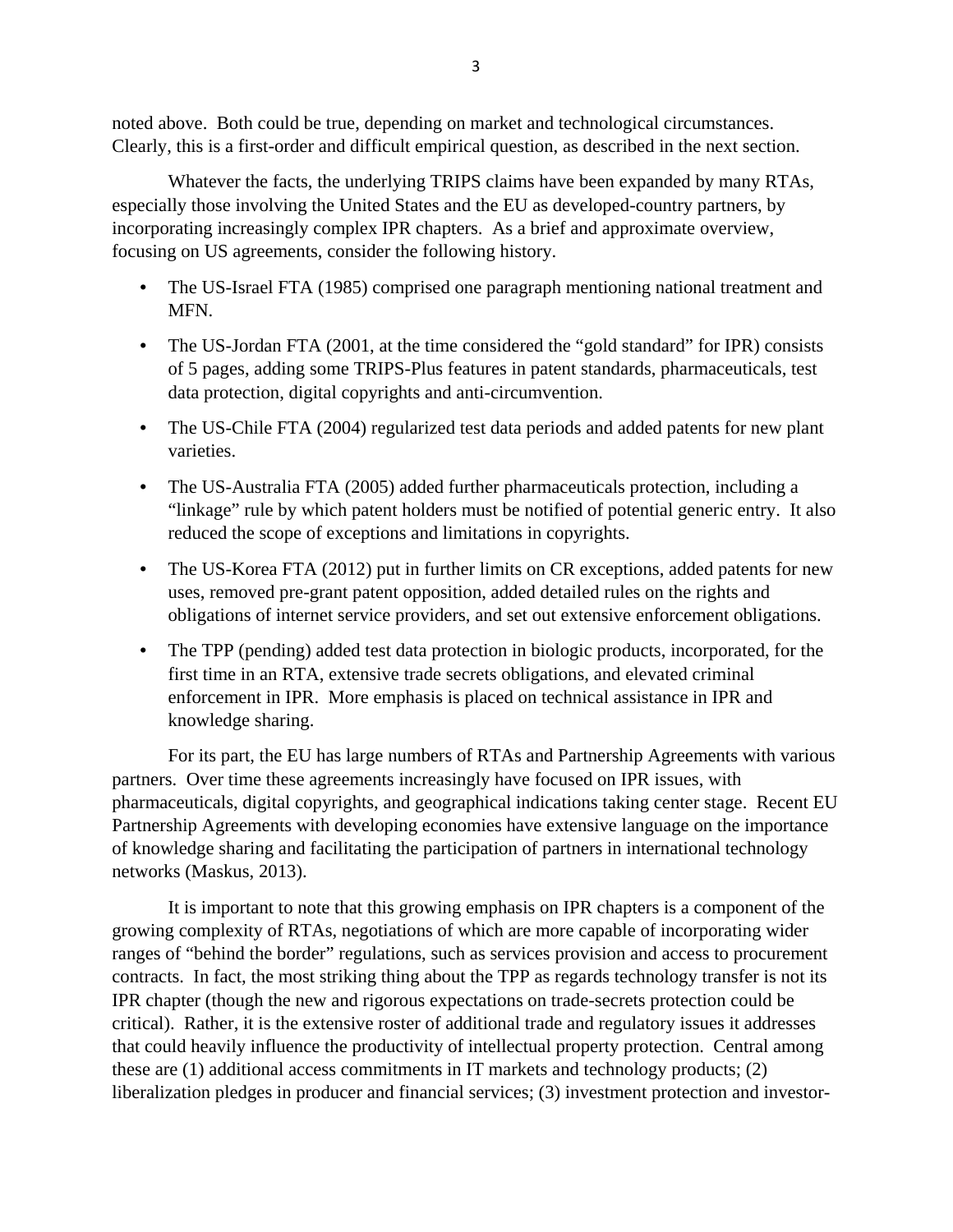state dispute resolution; (4) restraints on government policies seeking to force technology transfer; (5) procurement rules; and (6) regulations on the market orientation of state-owned enterprises (SOEs).

In this context, one of the most important – and controversial – elements of megaregional trade agreements is the selection each agreement makes regarding such broader regulatory issues. They may be mutually inconsistent, even where some countries may become partners to two or more agreements. For example, the proposed Regional Comprehensive Economic Partnership (RECEP), led by China, evidently says little about technology transfer rules or SOEs and is markedly less rigorous about IPR in comparison with the TPP. How such differences may work out going forward is an interesting question. Perhaps more important is whether such differences will set up a dynamic pushing more regional countries to abandon one effort for another. Chinese authorities, for example, claim to be open to considering membership in TPP, which presumably would eviscerate RECEP. For present purposes, however, the interesting issue is how such regulatory provisions in mega-regionals may interact with IPR protection.

#### **3. Trade Agreements and Technology Transfer**

Existing literature strongly supports the view that international technology transfer is increased by growing trade, especially in capital-goods imports, foreign direct investment, and licensing of production rights that share access to intellectual property (Keller, 2004; Hoekman, et al, 2005). There is also evidence that access to global technologies is enhanced by incoming patent applications (Eaton and Kortum, 1996; Peri, 2005) and both temporary and permanent migration of technically skilled workers (Stuen, et al, 2012; Kerr, 2008; Hovhannisyan and Keller, 2015). Much of this transfer is direct and organized through market transactions, within or across firms. However, each of these flows offers considerable scope for technological spillovers, generating localized productivity gains that may in turn induce local innovation and export growth (He and Maskus, 2012; Keller and Yeaple, 2009).

Moreover, there is a solid evidentiary consensus that significant patent reforms, at least as undertaken by major middle-income and emerging economies, attracts increasing amounts of high-technology trade, FDI, and licensing (Ivus, 2010; Maskus, 2012). Studies using aggregate and industry-level data find mixed evidence about the potential for patent reforms to spur innovation in developing countries (Chen and Puttitanun, 2005; Schneider, 2008; Qian, 2010). However, firm-level studies suggest that such reforms can help stimulate local industrial development and export growth in such economies (Branstetter, et al 2006, 2011).

These observations suggest that TT analysts should pose at least two fundamental questions about RTAs. First, it is essential in assessing the impacts of proliferating RTAs (there are now over 400 trade agreements of various kinds notified to the WTO) and emerging megaregional agreements to study their potential for enhancing within-region technology flows and productivity spillovers. It is straightforward to claim that such effects are positive to the extent that RTAs create more trade, FDI, and technology transactions within the region than would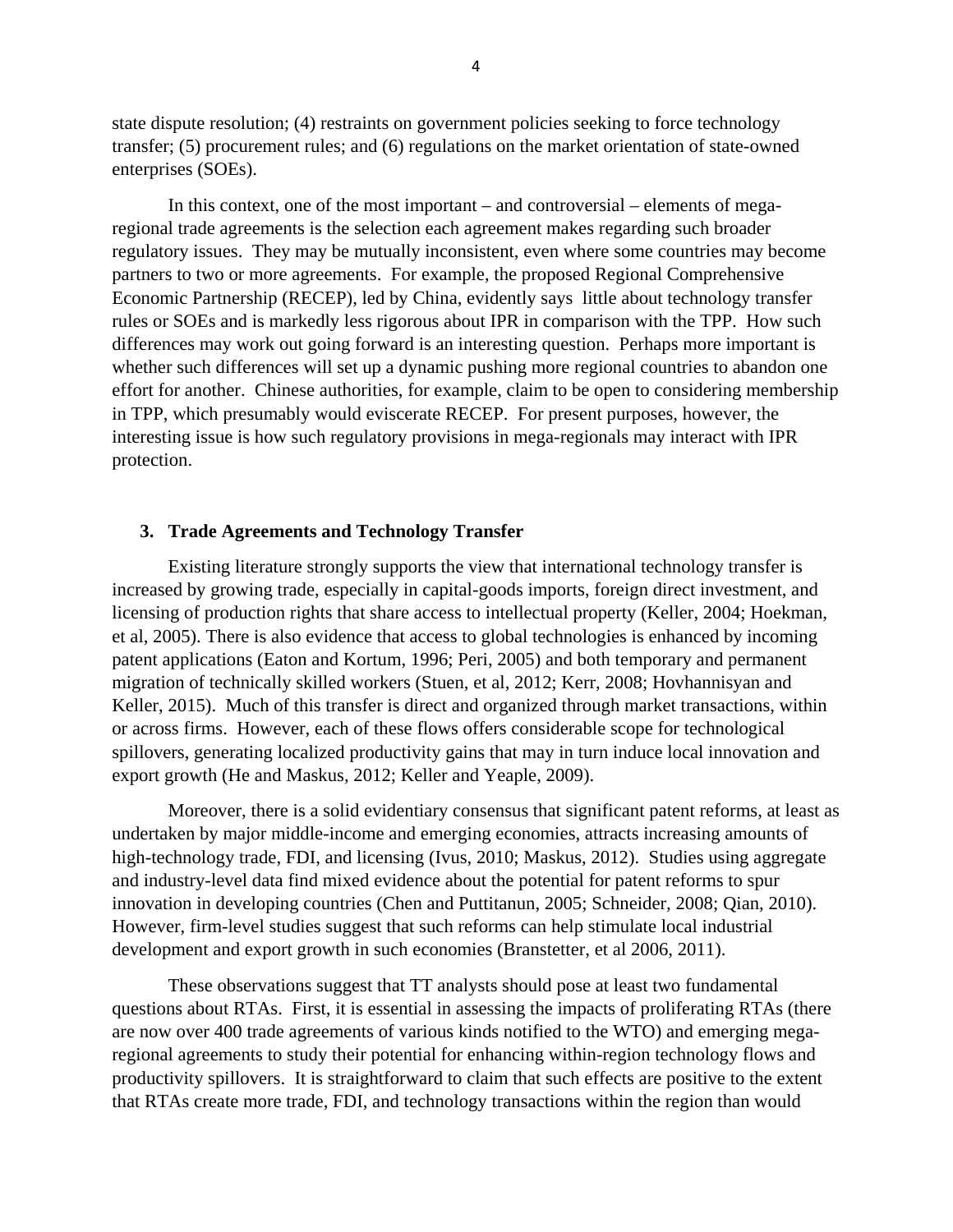have happened in their absence, an outcome that varies with agreement characteristics (size, extent of trade liberalization, scope for scale economies, factor prices, absorptive capacity, and other factors). Surprisingly, however, this simple conditional statement has been the subject of relatively very little formal study, particularly as regards FDI and licensing. The limited available evidence indicates that vertical (factor-seeking) FDI between developed and middleincome countries is stimulated by RTAs, but the effects on horizontal (market-seeking) investments are ambiguous (Jang, 2011; Irarrazabal, et al 2009; Bae and Jang, 2013). Bilateral investment treaties (BITs), however, do seem to induce increasing flows among partner countries (Egger and Pfaffermeyer, 2004). All of this suggests that RTAs can serve to increase technology spillovers through their impacts on increasing within-region economic activity. This finding recently has been supplemented by evidence that cross-border patent citations are significantly increased by trade agreements (Jinji, et al 2013). To my knowledge, there are no available econometric studies of RTAs and licensing. Moreover, much of this analysis has been conducted with relatively aggregate data and basic specifications (e.g., gravity), leaving considerable room for improving and refining the available evidence.

Second, and more relevant for this conference, are there greater TT impacts in RTAs with strong rules on intellectual property than in other agreements? Put differently, does implementing a "TRIPS-Plus" regime among RTA partners seem to increase innovation, technology flows and information spillovers more than would be the case in similar RTAs that do not require more than TRIPS standards? This possibility, if borne out in the data, would highlight an important complementarity between partial trade liberalization and patent rights (and perhaps digital copyrights) in enhancing technology diffusion, while informing thinking about potential mega-regional effects. To date there appear to be no studies of these basic questions.

Thus, the first suggestion arising from this paper is to underscore the need for innovation and trade economists to undertake research on whether and how particularly protective IPR rules and other elements of RTAs interact to influence investments in knowledge and knowledge transfer. This research would require hard thinking about how to identify otherwise similar trade agreements and how to measure the stringency of IPR across RTAs, along with determining which industries (or, better, multinational enterprises and local firms) are more likely to be affected by this policy treatment. The kinds of questions that usefully could be posed include the following, among many others.

 Is there an exceptional increase in measures of innovation (R&D and patenting) within the higher-IPR RTA and across RTA partners? Does this vary by technology sector (e.g., pharmaceuticals, chemicals, and information echnology) given their particularly elevated standards? Are there any indications of reduced relative use of IPR within the region from nonmember countries? (One might refer to these outcomes as "intellectual property creation and diversion".)

 Tracking high-technology trade, affiliate activity, and patent citations, are there exceptional increases or decreases in apparent technology transfer within the treatment RTAs? What other factors do such activities depend on?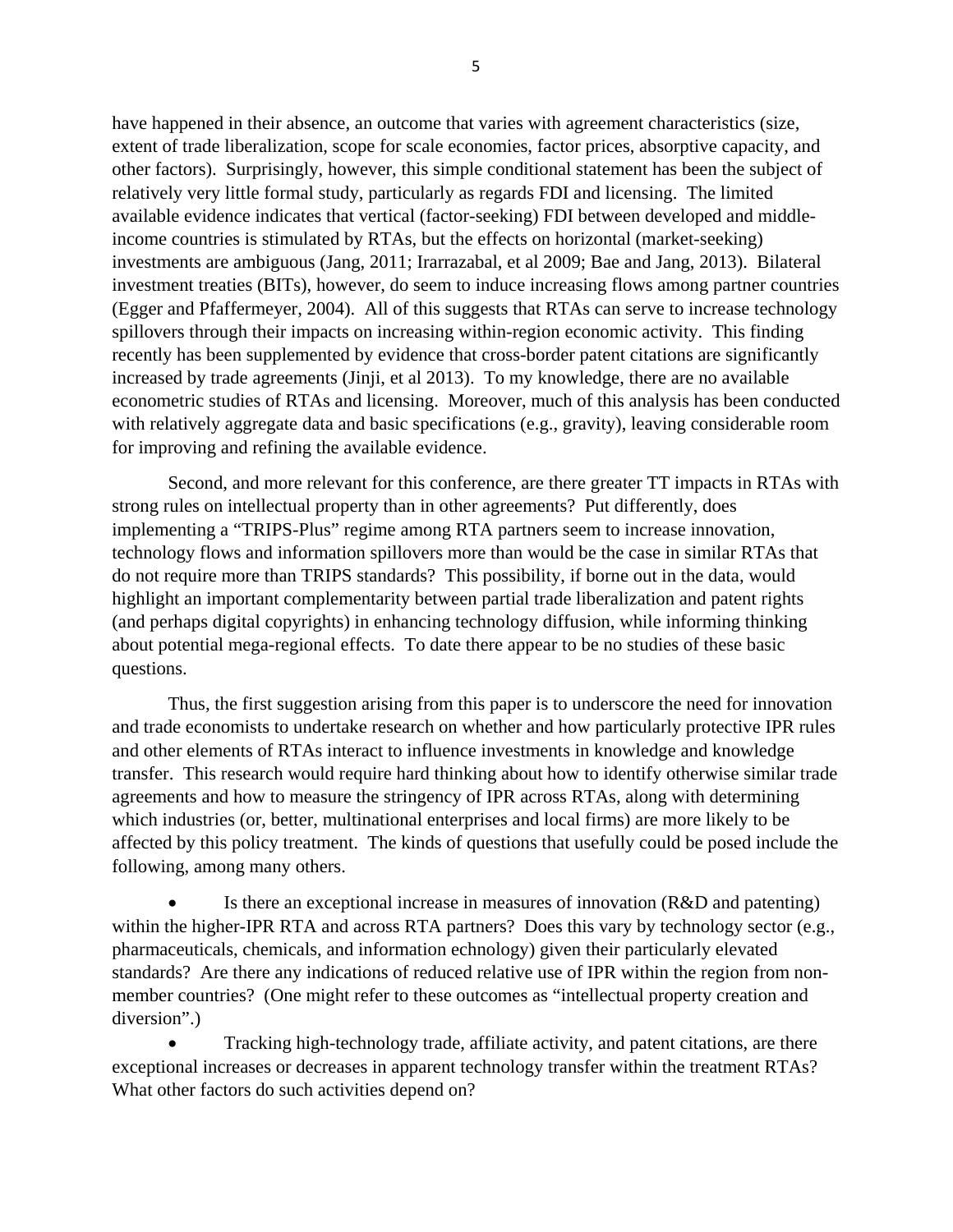Do there appear to be exceptional changes in the productivity (TFP, market entry, product development, and the like) of local firms within treated RTAs? Do they invest in technology upgrading after RTA implementation, as noted, for example, in Bustos (2011) for Argentine firms with respect to MERCOSUR trade liberalization?

 Is there identifiable evidence of complementarity effects in RTAs that combine high-IPR standards with extensive liberalization commitments in IT goods, FDI and producer services? By complementarity I mean the possibility that RTAs with strong IPR chapters generate exceptional increases in within-agreement trade and FDI. Note that the opposite outcome is possible as well: the market power generated by strong patent rights could permit firms to cut trade, thereby diminishing within-agreement activity.

 To the extent that treatment RTAs generate higher inward flows of FDI to countries with larger policy changes, does this additional source of investment serve to help finance local R&D and innovation?

### **4. Broader Initiatives**

This conference is aimed largely at understanding the roles RTAs and especially megaregional agreements play in various important economic issues. I have argued that such agreements likely expand technology transfer, though available analysis of exactly how that happens is frustratingly limited. Almost surely the great bulk of these information flows comes in the form of market transactions (trade, investment, and licensing) that are encouraged by relaxation of border restrictions within trade agreements. As noted, our knowledge of how IP chapters and other regulatory issues may matter is virtually absent and needs to be addressed by solid research.

This problem is all the more acute in light of the critical importance of knowledge transfers and information diffusion for addressing a range of important global public goods (GPGs) and competition issues in emerging and developing countries. Among the more prominent are affordable access to green technologies, the ability to foster and sustain a generic medicines industry, access to new genetically-based and bio-engineered plant varieties in agriculture, and encouraging the spread of scientific and cultural knowledge. Each of these areas could be the subject of numerous think-pieces and cannot be covered adequately in this short paper.<sup>1</sup> Rather, in the balance of this draft I address three issues that illustrate key tradeoffs between IPR protection and the achievement of public goods: patent policies in green technologies, greater skilled migration, and broader access to basic science and technology. Needless to say, we have little information about whether and how RTAs *per se* play a contributory or deterrent role in information flows in these areas, again a clear hole in our knowledge. Thus, the remainder of this piece departs from analyzing RTAs and mega-regionals, except tangentially.

### *Patents and transfer of green technologies*

 $<sup>1</sup>$  Among many other volumes, see the contributions in Cimoli, et al (2014). My views on these issues and others are</sup> spelled out in Maskus (2012).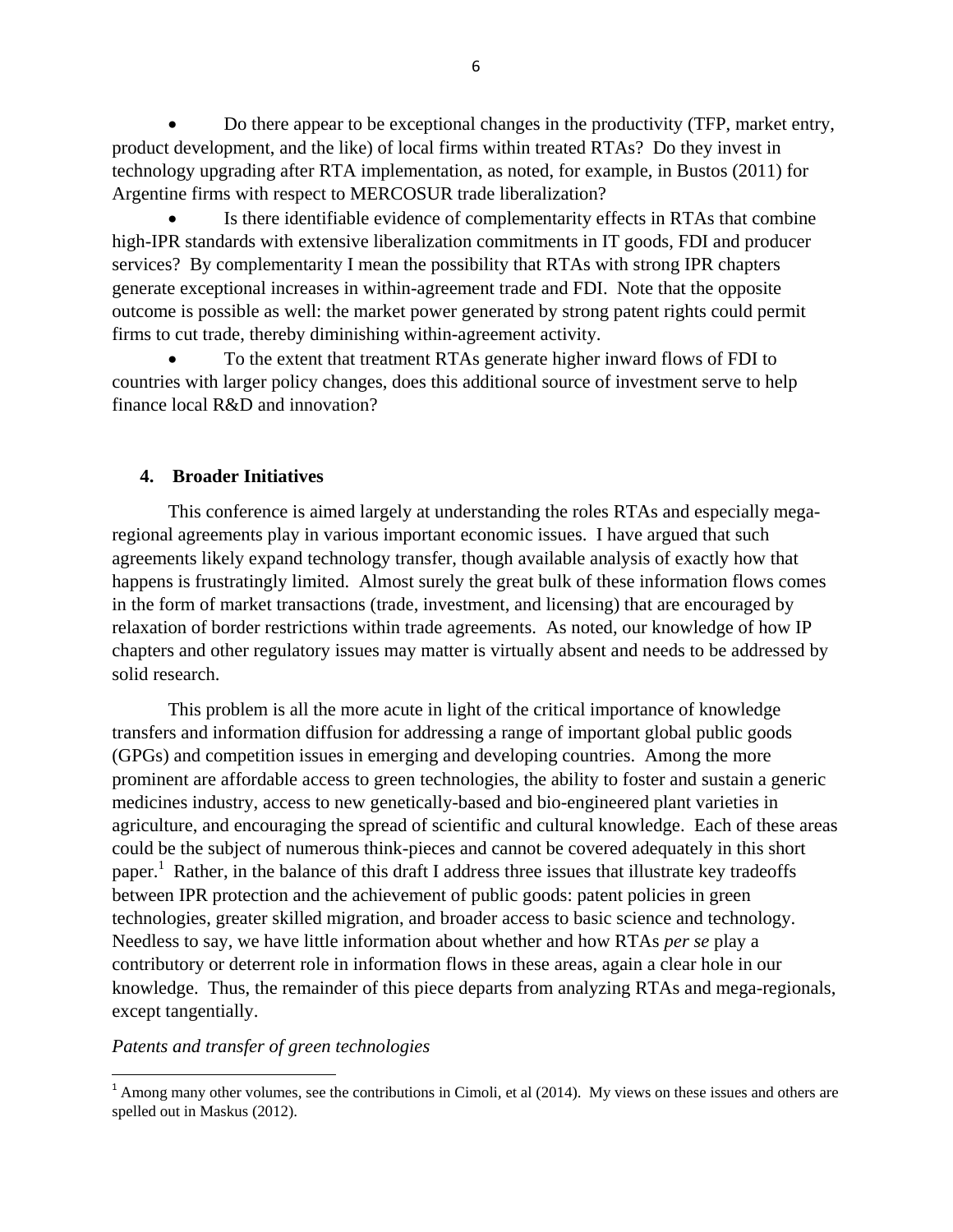No issue is more pressing than dealing with climate change by reducing emissions of greenhouse gases (GHGs). This is a complex challenge that will require extensive work beyond IPR policies. There must be considerable investments in clean energy resources and mitigation and adaptation technologies. It is also necessary to facilitate effective diffusion and adaptation of new technologies in developing countries, which account for a rapidly rising share of GHGs emissions. Thus, sustainably transferring appropriate green technologies (GTs) to developing countries and adapting them to local needs form critical elements of addressing climate change. This need for enhancing TT to developing economies has long been a central issue in global negotiations. For example, a proposal was adopted at the December 2009 UNFCC meeting in Copenhagen to establish a \$30 billion annual fund for technology transfer and mitigation assistance, which never materialized. The Paris agreement in December 2015 embodies similar exhortations for a \$100 billion fund, albeit without specifying how it will come about.

The key question here is the role of IPR, in particular of patents, in this need for greater TT. There is a sharp divide between the developed economies (led by the United States, Japan, and the EU), which remain the overwhelming providers of patented new GTs, and the developing and emerging economies (led by China and India), which need access to them. The former countries see little problem or need for limitations of scope or patentability in this area, while the latter nations prefer accelerated and affordable access through multiple means, including patent exceptions. Global patenting in GTs continues to rise rapidly, with growth rates averaging perhaps 20 percent per year between 1997 and 2008 in clean energy processes and other inventions aimed at environmental management (UNEP, et al 2010). This trend likely has continued as patenting rates have recovered from a dip in the financial recession.

The limited evidence available to date suggests that patents have not been a significant barrier to international TT in key climate-change technologies (Maskus and Okediji, 2010). One reason is that virtually no GT patents have been registered in the poorest countries. Another is that patent ownership within these technology groups tends to be spread widely across countries and firms, suggesting there is little risk of monopoly pricing or anticompetitive behavior (Copenhagen Economics, 2009). Put differently, patents have not significantly diminished within- or across-technology competition on global markets, leaving reasonable choices among substitutes available for potential users. In coming years this could change as investments are made in new forms of environmental technologies. For example, extensive patenting of the enzymes and microorganisms that catalyze biofuels and synthetic fuels could expand, leading to potential patent thickets and transactions costs that increasingly impair access to biotechnological inventions. Perhaps more problematic is that solutions to many specific local ecological needs in poor countries could require particular patented technologies without available substitutes.

In any case, the fact that patents may not yet constitute an access problem does not mean that the current regime is the most effective means of facilitating sufficient innovation and diffusion of GTs. In fact, real private R&D spending by major developed countries on alternative energy sources and mitigation technologies has been flat for some time, though public investments through research grants and subsidies have increased (Barrett, 2009). Thus, the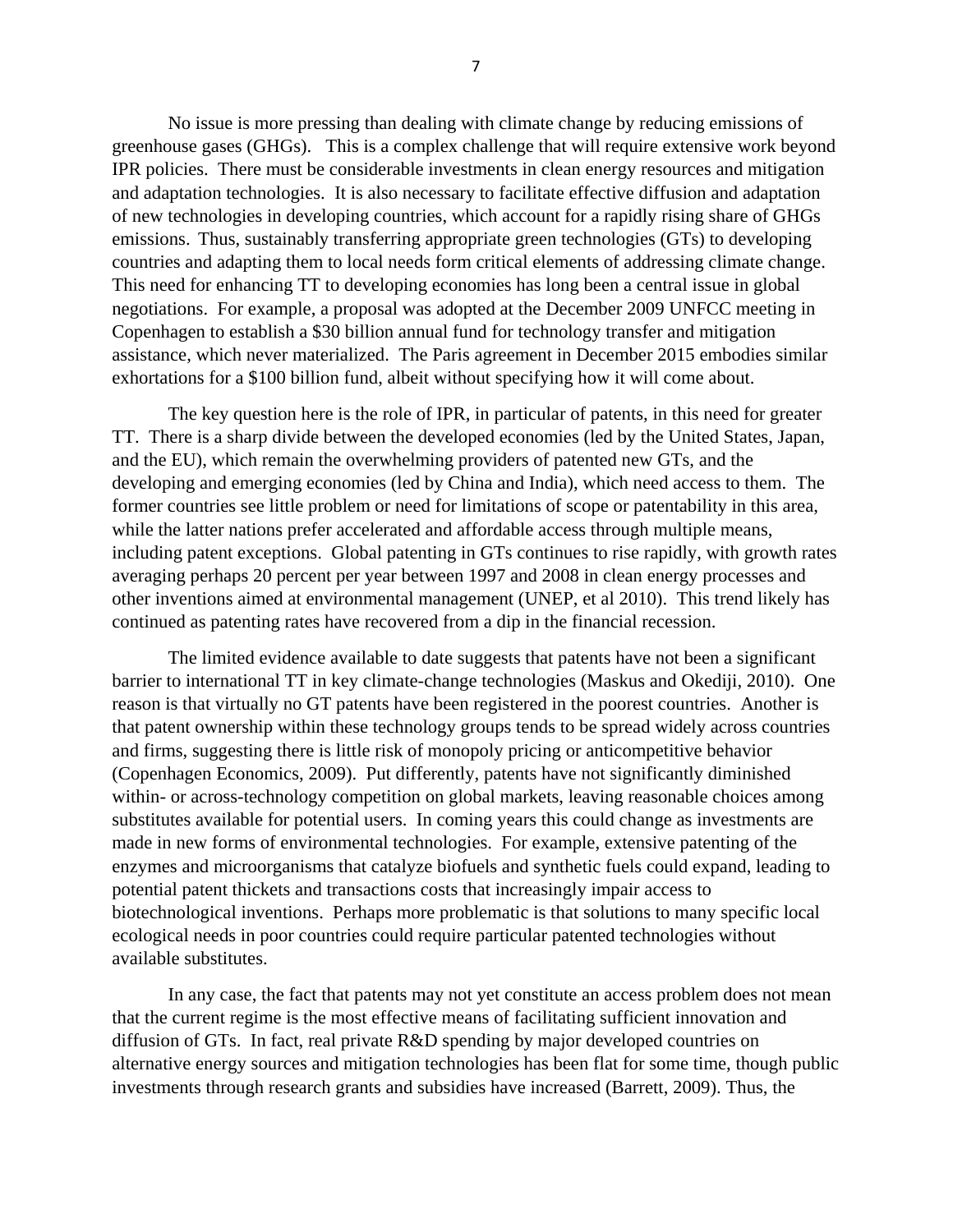existing global IPR system apparently does not provide enough profit incentives to induce the extensive R&D needed to develop effective new technologies. Moreover, relatively little of either the public or private investment is aimed at the particular needs of developing countries, because their markets are too small. Finally, even where GTs could be deployed in those countries the available resources to pay for the costs of adapting them to local soil, climate, production, and living conditions are insufficient. Indeed, the poorest countries have the least capacity to invest scarce development resources in costly solutions to domestic environmental concerns, implying a significant mismatch between funding and need.

It is evident from this description that the most effective solutions largely lie outside the IPR system: additional public R&D funding, a sustainable and internationally distributed tax on carbon use to incentivize new investments in GTs, and improved investment climates in poor countries to encourage specific R&D programs in local affiliates. Failing such initiatives it is doubtful that working within the patent system can achieve adequate levels of innovation and technology diffusion to combat climate change.

Nonetheless, some systemic reforms could play a useful complementary role in raising the appropriate incentives. All of these ideas are consistent with TRIPS minimum standards and could potentially be implemented within RTAs, even on an experimental basis. Since space is limited I will describe them briefly.

First, there may be gains from modifying patenting conditions to expand access. For example, patent offices in major jurisdictions could be instructed to differentiate application and renewal fees if the applicants commit to effective technology transfer and adaptation. Expedited examinations and mutual recognition of granting decisions would increase returns to R&D investments. Further, limited extensions to patent duration in developed and major emerging markets, granted midway through an invention's term and with a high renewal fee, could be offered in return for a commitment to low-cost licensing in poor countries. The obvious problem is that such differentiation could invite misclassification of technologies in patent applications. However, this issue could be managed through appropriate fee structures. For example, fees could be effectively differentiated through a partial rebate upon demonstration that the technology has been made available for licensing on reasonable and open terms (such as FRAND) in designated markets.<sup>2</sup>

Second, a complementary approach would be to support voluntary patent pools or networks. Users could acquire the licenses needed for specific mitigation and adaptation technologies from the network in return for royalties paid at *ex ante* determined rates, differentiated in favor of developing nations. Patent cooperatives can markedly reduce the costs of licensing to multiple markets (Lerner and Tirole, 2004). They are especially helpful where there are many patents on complementary inputs in cumulative inventions, such as solar photovoltaic energy and biofuels. Patent networks could be structured to sustain open licensing in return for an agreed payment, effectively a liability rule regime. To overcome the potential

 $2^2$  The acronym FRAND refers to "fair, reasonable, and non-discriminatory" and this standard is commonly applied to the licensing of patents deemed essential for making information technologies interoperable across products.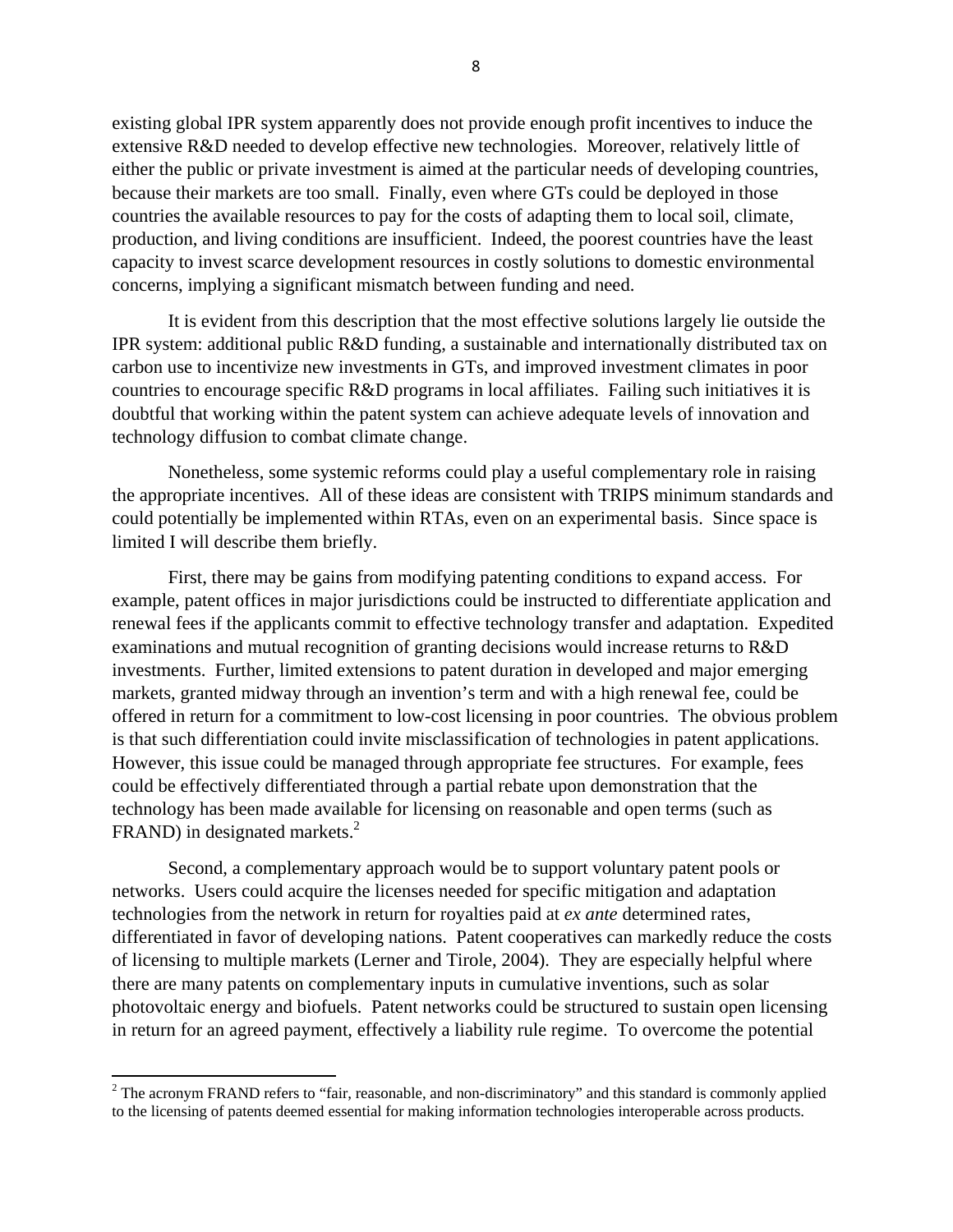reluctance of patent holders to participate, public subsidization of license fees may be needed to build markets where there are external environmental benefits. Even if voluntary pools failed to attract sufficient private participation, universities and public research institutes could be encouraged to place their technologies into public repositories, accessible to all users in return for licensing fees differentiated by development levels and needs.

Third, as noted above, the need for significant funding to pay for TT and adaptation investments in poor countries is paramount. In this context there is scope for RTA partners to develop their own environmental funds in the event that global participation falls short. Such programs need to adopt principles for managing intellectual property in ways that ensure access on reasonable terms, encourage local adaptation, and incentivize participation by private partners, universities, and NGOs. For example, contractual arrangements could ensure that technology developers can profit from protected sales in non-targeted markets.

#### *Enhancing knowledge flows*

 As noted elsewhere, there are several organizational forms that increasingly drive global technology flows (Ernst, 2006; Maskus and Saggi, 2013). Among these are vertical supply chains (VSCs), within which firms share technological processes and standards, global innovation networks (GINs), which feature cross-border collaborative efforts among private enterprises, universities, NGOs, and government institutions, and increasing amounts of temporary movement of skilled technical workers. Each of these is an important means by which firms and institutions in emerging and developing economies can potentially gain greater access to international technological information. Indeed, with VSCs and GINs these institutions can participate in learning and innovation within networks, with potentially large payoffs. Governments in developing countries increasingly emphasize establishing such linkages through innovation and investment policies.

 In this context, at least two additional policy ideas could be advanced to strengthen such linkages and RTAs could play an important role in both. First, public agencies that support research should consider opening competition for research grants more widely to permit proposals from international research teams, especially those including participation by scientists from developing countries. To some degree this idea is anticipated in recent EU Partnership Agreements, which sometimes contain provisions for sharing research tasks and building connections (Maskus, 2013).

 Second, even relatively modest relaxation of migration restrictions facing skilled workers could generate large international income gains and transfer technologies more effectively. Using a simple framework, I recently calculated the potential effects of a "Western Hemisphere Innovation Zone," in which each country would increase its work visas for managerial and technical workers by 20 percent, phased in over time (Maskus, 2014). With these 10-year visas permitting free circulation of such workers the potential within-region discounted benefits could reach \$158 billion over 25 years, against costs of about \$8 billion. About four percent of these gains, or perhaps \$6 billion, would come as technology spillovers into developing countries in the region.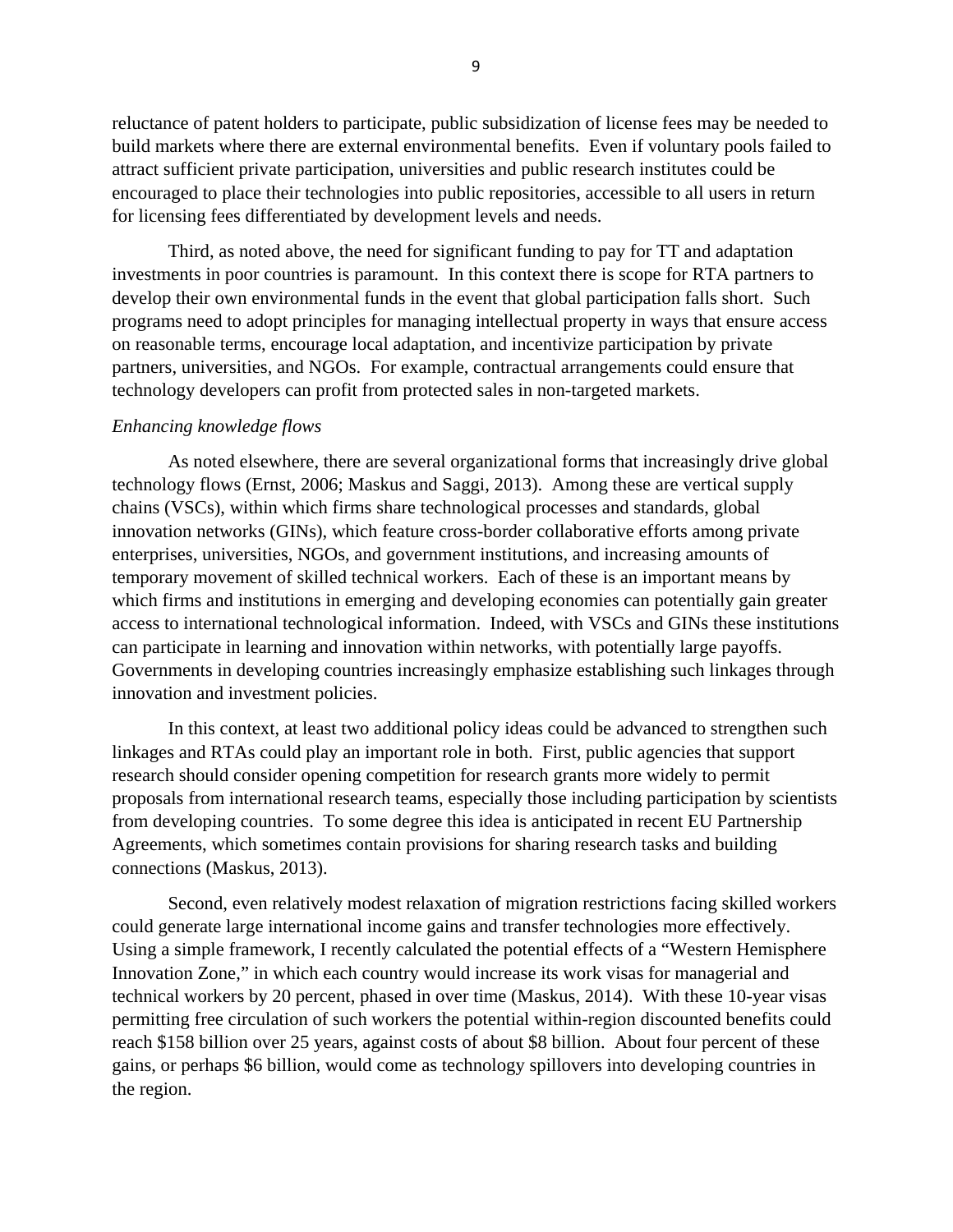The importance of widespread access, including across borders, to the fruits of basic scientific research can scarcely be exaggerated. Basic science generally can be defined as efforts producing knowledge that may have little direct commercial utility but serves as a platform for multiple directions of applied research. Nearly without exception such work is financed by public grants to universities and research institutions in the United States, Europe, Japan, Canada, and other developed economies. However, much of the fruit of basic research has been at least partially privatized through patents, generating concerns about the availability and costs of licenses, while keeping scientists in developing economies detached from its use (Maskus, 2012).

 Because of such concerns, some analysts now call for the global community to consider negotiating a treaty on access to basic science and technology (ABST; see Barton and Maskus, 2006 and Maskus, 2012). The basic idea, which attempts to complement the global IPRs system, is to preserve and expand the global basic knowledge commons without overly limiting private incentives to develop commercial technologies. Under an ABST, governments would agree to place the patented results of publicly funded research, defined as knowledge capable of supporting applied science and R&D, into access pools. This would be especially the case in areas of common global concern, such as climate change and genetic research tools. To implement this notion the funding agencies in participating nations would certify that, as a condition for receiving a grant in specific areas of fundamental science, universities and scientists must agree to place the resulting patents into common resource pools. These patents would then be available for license to all competent agents from other member countries under terms worked out in advance, presumably something like FRAND provisions.

Note that an ABST could offer concessional terms to researchers from poor countries, so long as there is no discrimination among applicants within certain development tiers, which could be graduated. Further, the agreement could encourage researchers from member countries to participate in, or apply for, public research grants and related subsidies. It could also permit additional opportunities for temporary migration of scientific researchers in order to facilitate knowledge production. An ABST would also give researchers in other countries access to scientific knowledge and data produced from publicly funded research in any participant.

For reasons discussed elsewhere such an agreement would fit best within the WTO. $3$ However, RTAs could catalyze interest in it by experimenting with regional versions. Such experimentation could involve models of "input liberalization" (scientists sharing access to grants and having increased migration opportunities), "output liberalization" (sharing access to scientific results and data), or both. To reach agreement, however, countries may have to adopt a GATS approach, permitting governments to reserve sensitive areas of technology and to designate different levels of open access. Additional safeguards would have to be worked out, including equitable and efficient sharing of intellectual property.

 $3$  See Maskus (2012), which also discusses related architectural problems, including the scope of subject matter and the need for protecting confidentiality and security.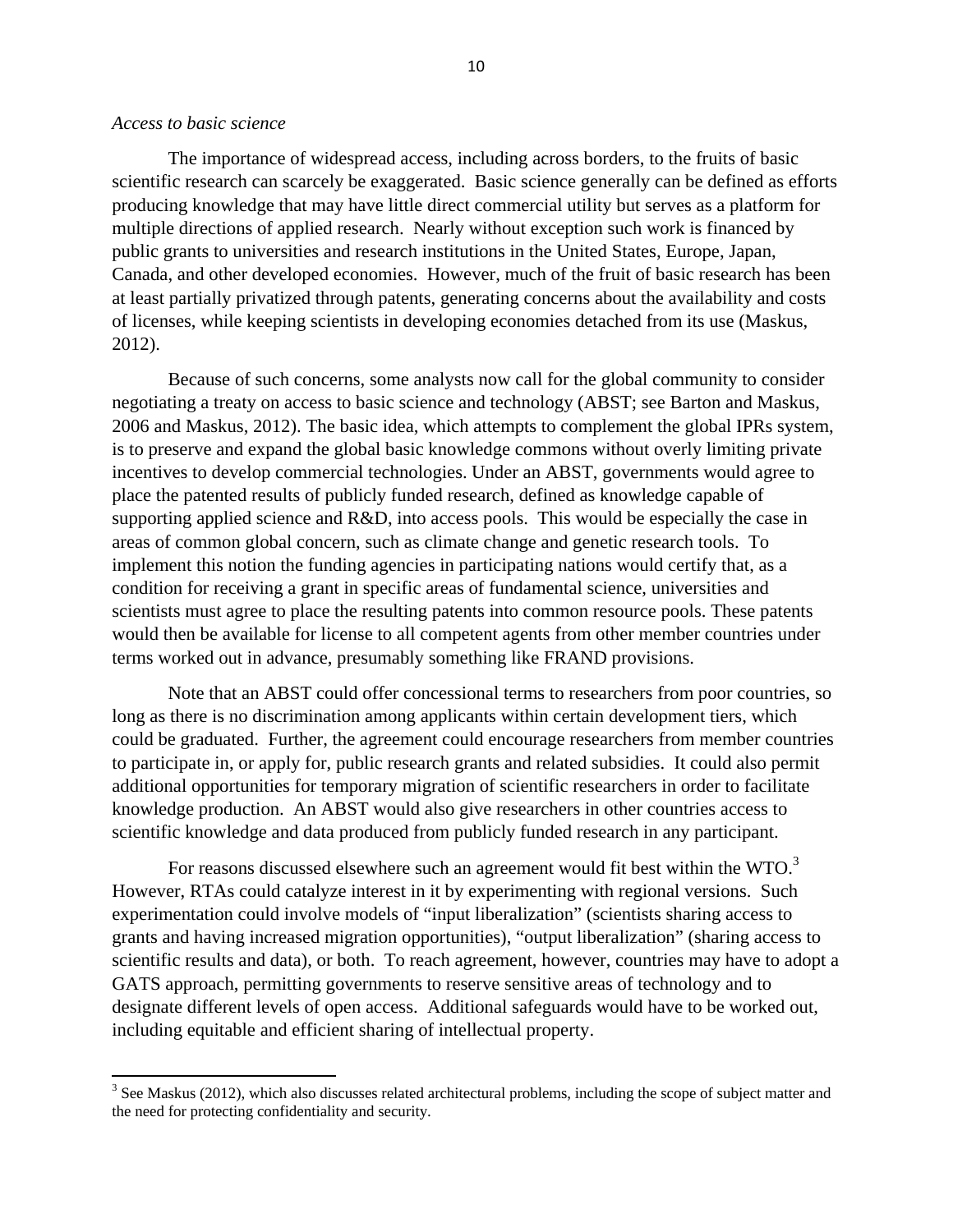#### **5. Concluding Remarks**

In this paper I have set out a series of ideas that might achieve the dual goals of increasing international technology transfer and expanding the global commons for addressing public goods. At present none of them seems feasible in political terms, except perhaps for the idea of greater funding pools for adapting technologies in poor countries to combat climate change. However, each of them bears promise for achieving such goals, both within RTAs and on a global scale. Some of them, including the idea of an ABST, have achieved initial momentum at forums such as the WIPO Development Agenda.

Ultimately the question posed here is whether to engage in rebalancing the global patenting system more toward access models, at least as regards technological flows and, especially, basic knowledge. To a first approximation this must be a global endeavor, given the public-goods aspects of knowledge and the need for international solutions. However, in certain respects there may be scope for RTAs to weigh in. It is evident that the larger is the economic weight of an RTA the greater will be the impact on technology diffusion. Here, then, lies a potential role for emerging mega-regional agreements. If they pay more attention to policy frameworks for technology transfer they could have significant impacts on global policymaking. Unfortunately, the first such agreement, the TPP, does not move far in that direction.

#### **References**

Arora, Ashish, Andrea Fosfuri, and Alfonso Gambardella. 2001. *Markets for Technology: The Economics of Innovation and Corporate Strategy*. Cambridge, MA: MIT Press.

Bae, Chankwon, and Yong Joon Jang. 2013. The Impact of Free Trade Agreements on Foreign Direct Investment: The Case of Korea. *Journal of East Asian Economic Integration* 17: 417-445.

Bustos, Paula. 2011. Trade Liberalization, Exports, and Technology Upgrading: Evidence of the Impact of MERCOSUR on Argentinian Firms. *American Economic Review* 101: 301-340.

Barton, John H. and Keith E. Maskus. 2006. Economic Perspectives on a Multilateral Agreement on Open Access to Basic Science and Technology. In *Economic Development and Multilateral Trade Cooperation*, eds. Simon J. Evenett and Bernard M. Hoekman. London: Palgrave MacMillan.

Branstetter, Lee, Ray Fisman and C. Fritz Foley. 2006. Do Stronger Intellectual Property Rights Increase International Technology Transfer? Empirical Evidence from US Firm-Level Panel Data. *Quarterly Journal of Economics* 121: 321-349.

Branstetter, Lee, Ray Fisman, C. Fritz Foley and Kamal Saggi. 2011. Does Intellectual Property Rights Reform Spur Industrial Development? *Journal of International Economics* 83: 27-36.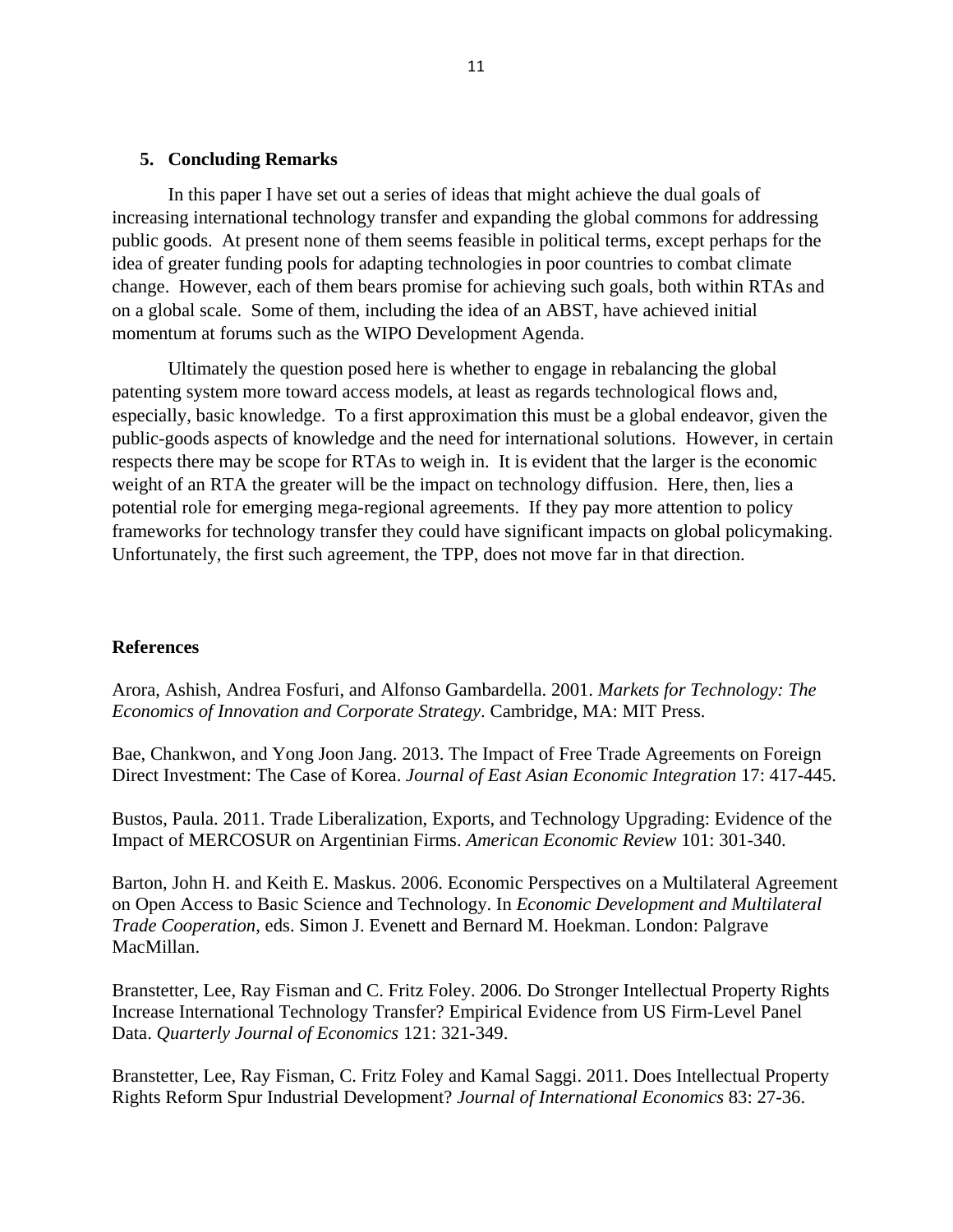Chen, Yongmin and Thitima Puttitanun. 2005. Intellectual Property Rights and Innovation in Developing Countries. *Journal of Development Economics* 78: 474-493.

Cimoli, Mario, Giovanni Dosi, Keith E. Maskus, Ruth L. Okediji, Jerome H. Reichman, and Joseph Stiglitz, editors. 2014. *Intellectual Property Rights: Legal and Economic Challenges for Development* Oxford: Oxford University Press.

Copenhagen Economics A/S. 2009. *Are IPR a Barrier to Transfer of Climate Change Technology?* Brussels: Report to Directorate General of Trade, European Commission, January 19.

Eaton, Jonathan and Samuel Kortum. 1996. Trade in Ideas: Patenting and Productivity in the OECD. *Journal of International Economics* 40: 251-278.

Egger Peter and Michael Pfaffermeyer. 2004. The Impact of Bilateral Investment Treaties on Foreign Direct Investment. *Journal of Comparative Economics* 32: 788-804.

Ernst, Dieter. 2006. Innovation Offshoring: Asia's Emerging Role in Global Innovation Networks. Special Report, No. 10, Honolulu: East-West Center.

He, Yin and Keith E. Maskus. 2012. Southern Innovation and Reverse Knowledge Spillovers: A Dynamic FDI Model. *International Economic Review*, 53: 281-304.

Hoekman, Bernard M., Keith E. Maskus, and Kamal Saggi. 2005. Transfer of Technology to Developing Countries: Unilateral and Multilateral Policy Options. *World Development* 33: 1587- 1602.

Hovhannisyan, Nune and Wolfgang Keller. 2015. International Business Travel: An Engine of Innovation? *Journal of Economic Growth* 20(1): 75-104.

Irarrazabal, A., A. Moxnes, and L. Opromolla. 2009. The Margins of Multinational Production and the Role of Intra-firm Trade. CEPR Discussion Paper no. 7145.

Jang, Yong Joon. 2011. The Impact of Bilateral Free Trade Agreements on Bilateral Foreign Direct Investment among Developed Countries. *The World Economy* 34: 1628-1651.

Jinji, Naoto, Xingyuan Zhang, and Shoji Haruna. 2013. Do Regional Trade Agreements Enhance Technology Spillovers? Kyoto University, Graduate School of Economics, Discussion Paper No. E-12-010.

Keller, Wolfgang. 2004. International Technology Diffusion. *Journal of Economic Literature* 42: 752-782.